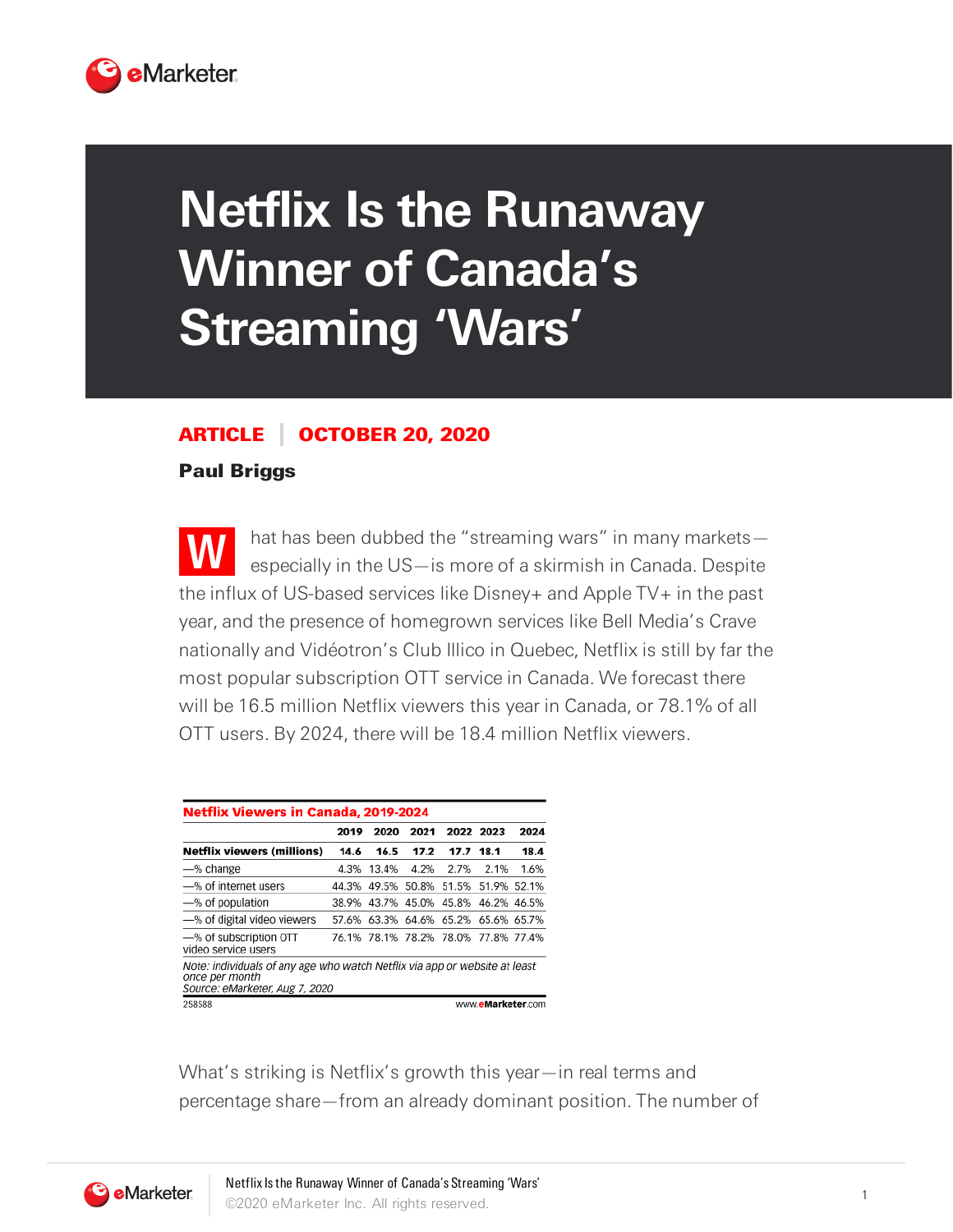Netflix viewers will grow by 13.4% in 2020, up from 4.3% growth in 2019. Its 78.1% share of subscription OTT users this year is up from 74.8% in our previous forecast. We made this upward revision based on elevated viewership during the pandemic—Netflix reported record worldwide subscriber growth in both Q1 and Q2 2020, including in Canada.

The company's dominance was expected to weaken at the onset of 2020 as major media players like Disney and Apple entered the streaming market in Canada and elsewhere. There's also Amazon Prime Video, the second-most-watched streaming service in Canada. Amazon Prime Video's viewership is expected to grow by 21.0% year over year to reach 6.5 million viewers, up from the 6.1 million we expected prepandemic. By 2024, we expect Amazon Prime Video to reach 8.8 million viewers in Canada.

Canada's biggest domestic answer to streaming services from abroad is Bell Media's Crave, which reached 2.8 million subscribers in Q2 2020. Crave secured licensing rights for HBO Max in Canada and launched a limited series from the service in May 2020. It's a move that should help solidify its subscriber base, which saw a slight decline in 2019.

Disney+ and Apple TV+, both of which launched in Canada in late 2019, were expected to increase competition for Netflix and create a more fragmented OTT market. According to Mindshare's "Stuff We Watch: Understanding Canadian Video Consumption Habits," a consumer poll from March 2020, both services had gained a top-five position in adoption a few short months after launch—17% for Disney+, and 8% for Apple TV+.

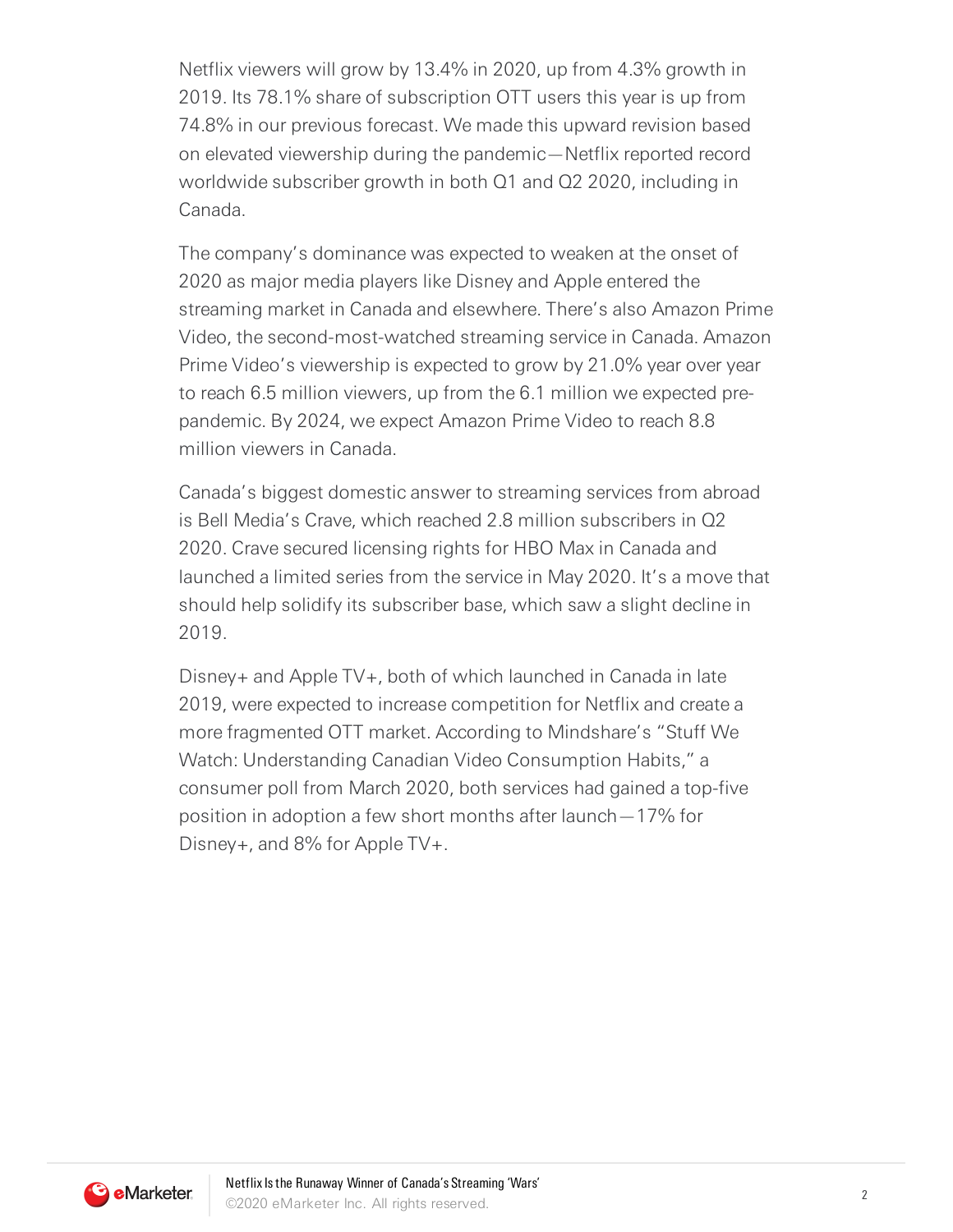

Per May 2020 polling from Media Technology Monitor (MTM), Netflix topped the level of daily use among adults in Canada who paid for a subscription video-on-demand (SVOD) service, at 66%—ahead of Amazon Prime Video (45%), Disney+ (42%), Crave (41%), and Apple  $TV + (29\%)$ .

The number of people in Canada who subscribed to at least three OTT services had grown from 12% in fall 2019 to 19% in spring 2020, an apparent impact of the pandemic, per another MTM study published in May 2020.

The pandemic's impact is also reflected by the fact that more than a quarter of subscribers signed up for a new OTT service during the